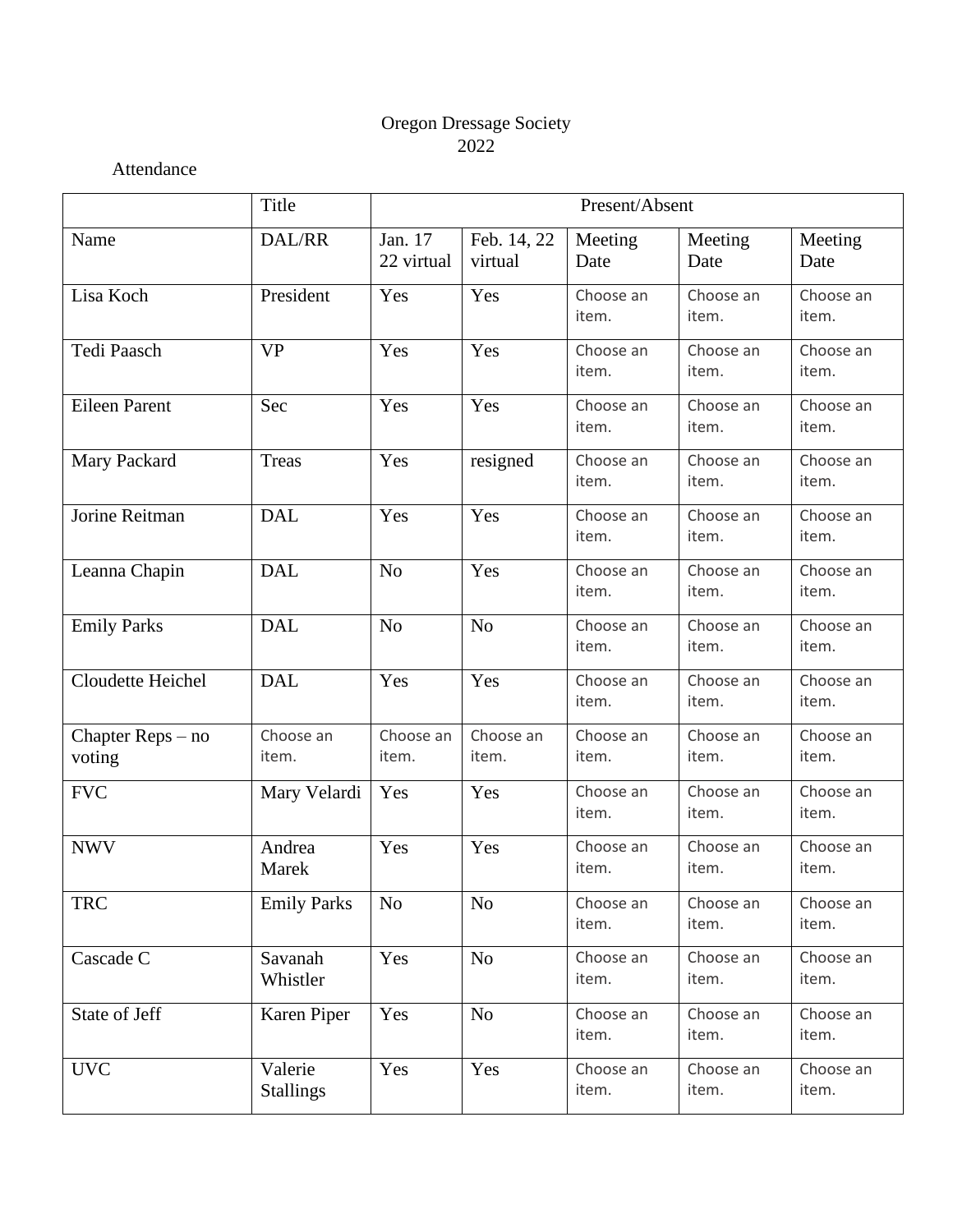| <b>COC</b>  | Jessie<br>Higgins | Yes            | Yes             | Choose an<br>item. | Choose an<br>item. | Choose an<br>item. |
|-------------|-------------------|----------------|-----------------|--------------------|--------------------|--------------------|
| <b>NEOC</b> | Karen Hasel       | Yes            | Yes             | Choose an<br>item. | Choose an<br>item. | Choose an<br>item. |
| Eagle Cap   | Jesse<br>Woodhead | N <sub>o</sub> | N <sub>o</sub>  | Choose an<br>item. | Choose an<br>item. | Choose an<br>item. |
| <b>MVC</b>  | Karen<br>McCurdy  | N <sub>o</sub> | Joyce<br>Heinke | Choose an<br>item. | Choose an<br>item. | Choose an<br>item. |
| Tory Kelly  | Office<br>manager | Yes            | Yes             | Choose an<br>item. | Choose an<br>item. | Choose an<br>item. |

Guests: None

## **Meeting was called to order by Lisa Koch at 6:35**

A quorum was present: Yes  $\boxtimes$ . No  $\square$ 

Agenda for the meeting: Approved  $\boxtimes$  :

Minutes of prior meeting Jan. 17, 22 were approved

### **Action of Executive Meeting on Feb. 1, 22:**

**Motion** to approve the hiring of two positions: an ODS Bookkeeper, Dani Van Drew , and ODS Tax Accountant, Wesley Hansen CPA , to be effective 2 weeks after the letter of termination is emailed to Christine Erickson.

### **Motion Passed 3 to 1.**

#### **President's Comments:**

The draft of the ODS Test Booklet is finished and will be sent to the printers. The License and League show plates are at the engravers and should be sent out in another week.

The Marketing area of the strategic plan needs to be worked on. Gillian Ockner will be leading some brainstorming sessions.

There are 2 competition workshops coming up. One in March at River Run Farm, another in April at Elevate Sport horse in Bend. There will be a third one in July.

Lisa is still working on the Trainer's workshop to be held in Oct.

Mary Packard has resigned as treasurer and board member. We would like to thank her for doing a great job.

Ed Miller, Debra Ringold and Lisa Koch are working on updating the By-Laws and the Policy and Procedures Manual. Jana Toran will review for legal status. Anyone else interested in helping please contact Lisa Koch.